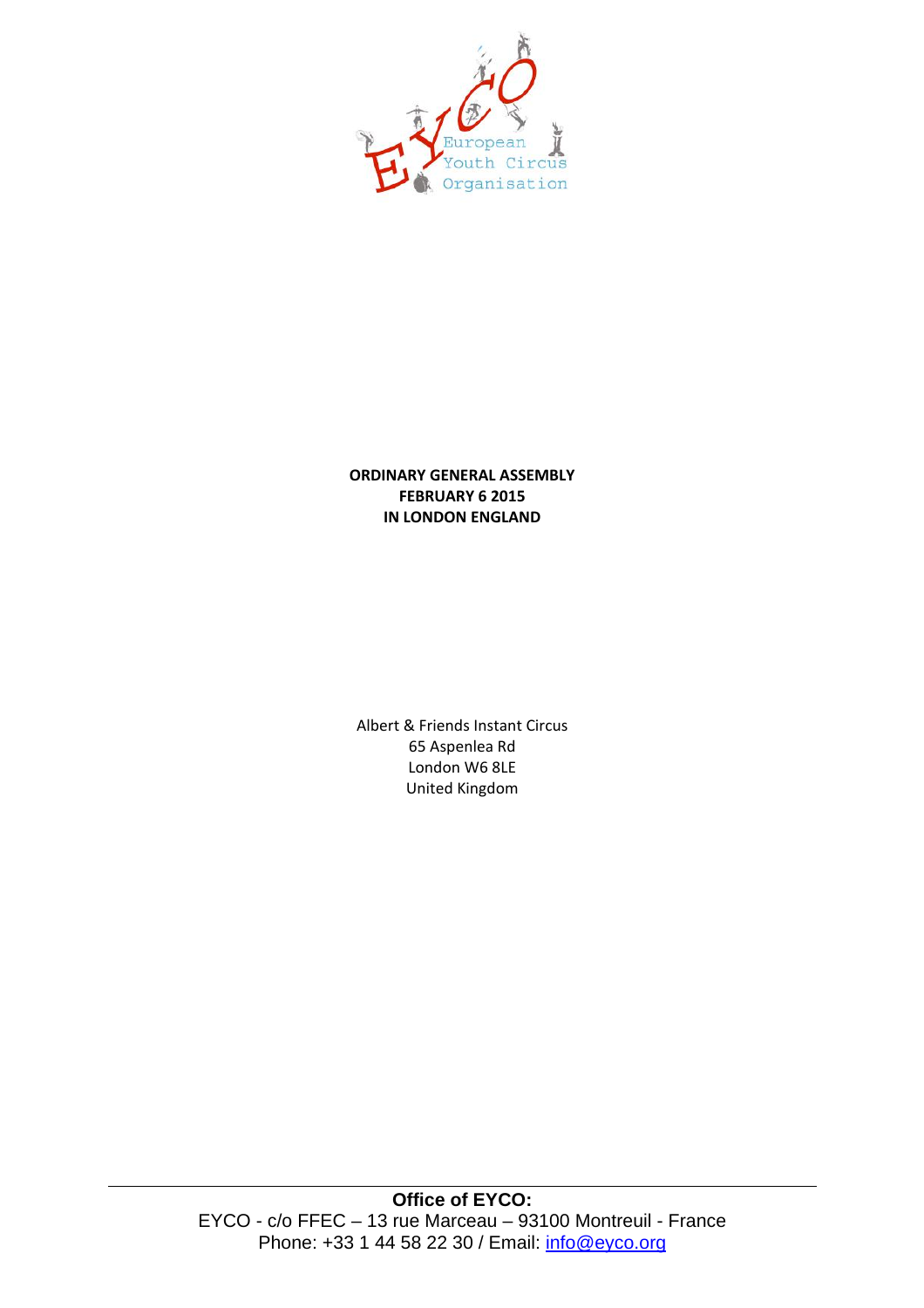# **CONTENTS**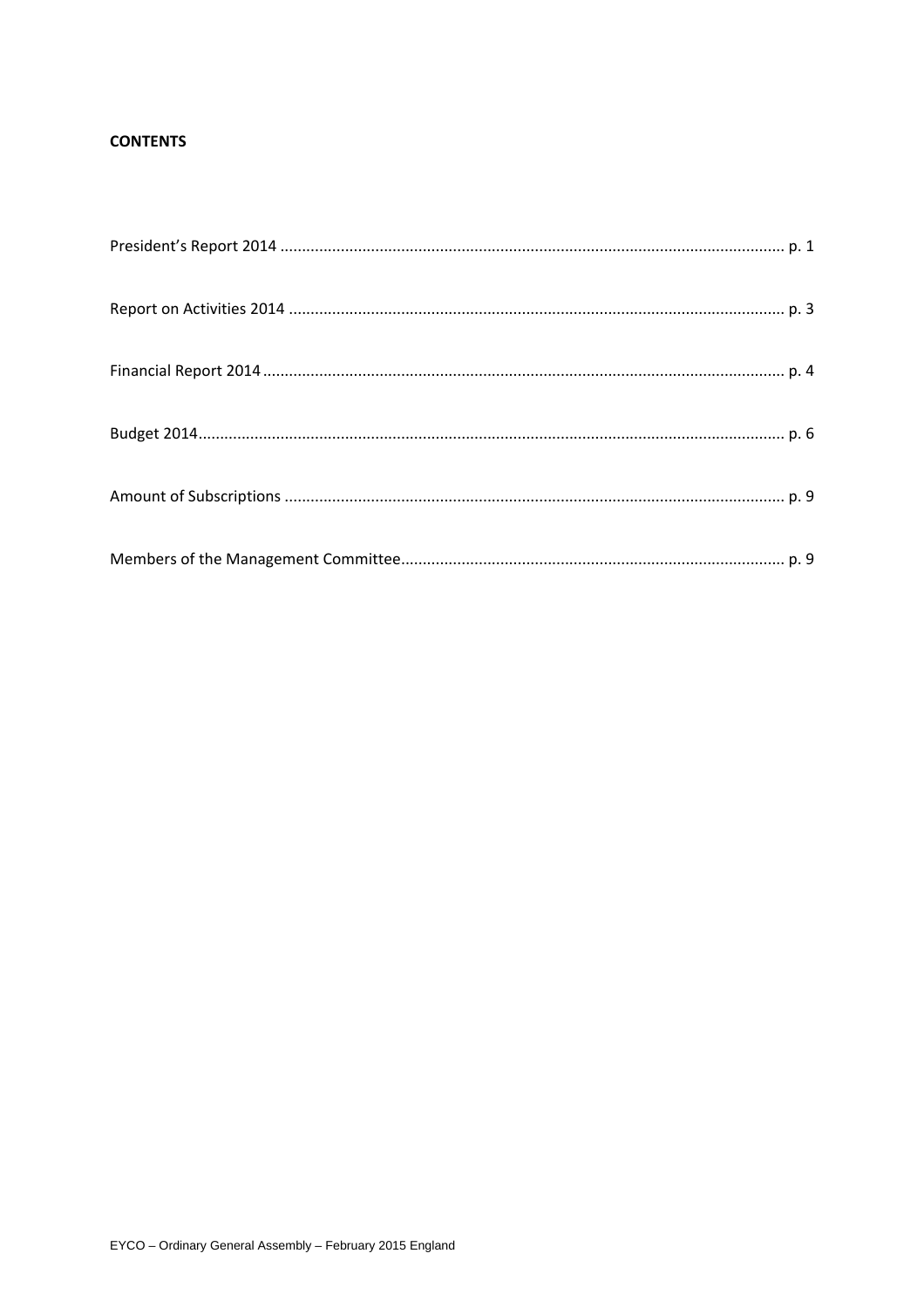#### **PRESIDENT'S REPORT 2015**

The European Youth Circus Organization (EYCO) was constituted in 2009 to serve as a forum and seeding ground for European cooperation between National Youth Circus Networks. EYCO provides a unique opportunity for many different European nations to come together to overcome cultural differences, language barriers and to find ways of working together. With a commitment to achieve the wider recognition of Youth Circus throughout Europe, we continue to strive for greater understanding, tolerance and humanity for the benefit of all.

### **Our Main Achievements in 2014:**

# Grundtvig 'Circus for Adults Training in Europe' (CATE) Project 2012-2014 Final Report comments from Regional Agencies: "It was an 'excellent' and 'very worthwhile' project"- praise indeed!

A highly successful project, with the general aim of developing tools and new perspectives for circus pedagogy in the diverse field of adult education. The tools will assist circus groups and other organisations to gain the skills to present individual training programmes that incorporate shared common methodologies for circus skills, pedagogies, artistic education and health & safety. The CATE Handbook provides a practical guide for two different training formats; a ready-made day-to-day programme and a modular programme.

# • First EYCO Youth Circus Festival 9-13<sup>th</sup> July 2014

Successful grant applications together with a registration fee and the 'in kind' support of many, contributed to the success of this first EYCO Festival. Hosted by Circus Tvaers in Aarhus, Denmark in July, the Festival welcomed young people and their Leaders from 5 European countries including: Belgium (27), Italy (32), Switzerland (17), France (14) and Denmark (50). We will continue to develop this great event and to extend its reach throughout Europe.

# • Network of International Circus Exchange 30<sup>th</sup> October to 1<sup>st</sup> November 2014

The 9<sup>th</sup> NICE Seminar was hosted by the UK Umbrella, CircusWorks, at No Fit State Circus (Cardiff) Wales with over 100 participants attending from 15 different European countries. It was a huge success with lots of new connections made and old friendships revisited. Our thanks to the CircusWorks Team for their great work in organising this year's event.

## **New Project 'Professionalising European Youth Circuses' 2015-2017**

With the assistance of the EYCO Management Committee and the Expert Group, the Finnish National Umbrella submitted an Erasmus+ application on October 1<sup>st</sup> 2014, to continue the great work achieved through the CATE Project. The funding for the first stage of the two-year project has been achieved and we look forward to starting the work, together with our 9 European Partners, in early 2015.

## **• EYCO 3 Year Strategic Plan**

Since January 2014, there have been 5 Management Committee meetings. To ensure the sustainability, effectiveness and relevance of EYCO, we have taken the time to reflect on our achievements, challenges and aims and objectives for the future. As a result, a 3 Year Strategic Plan has been drafted to help us succeed in our mission and to bring some exciting new projects into our portfolio.

I would like to congratulate the Management and Expert Committee Members representing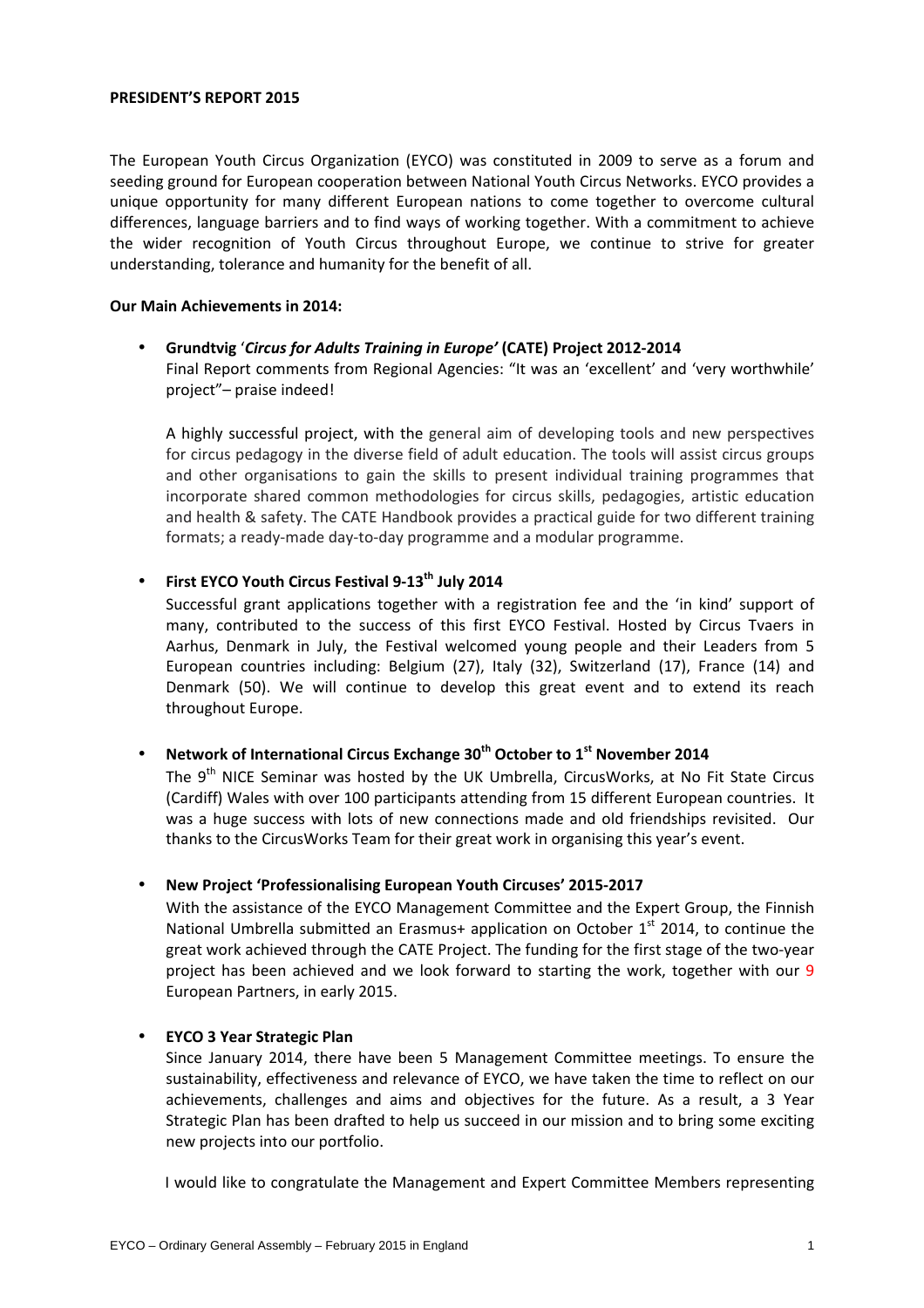the 11 national umbrellas (France, Finland, Netherlands, Belgium, Germany, Austria, Switzerland, Denmark, Italy, United Kingdom and Spain) and to all of the individual contributors for giving their precious time and for sharing their knowledge and experience.

It is a great privilege to serve as the EYCO President together with the many people who contribute to the development of this great organisation.

I wish you all a very happy and successful New Year in 2015.

*Petrea&OWENS President*

**Resolution number: 1** It is suggested to the General Assembly:  $\bullet$  **to approve the President's Report 2014**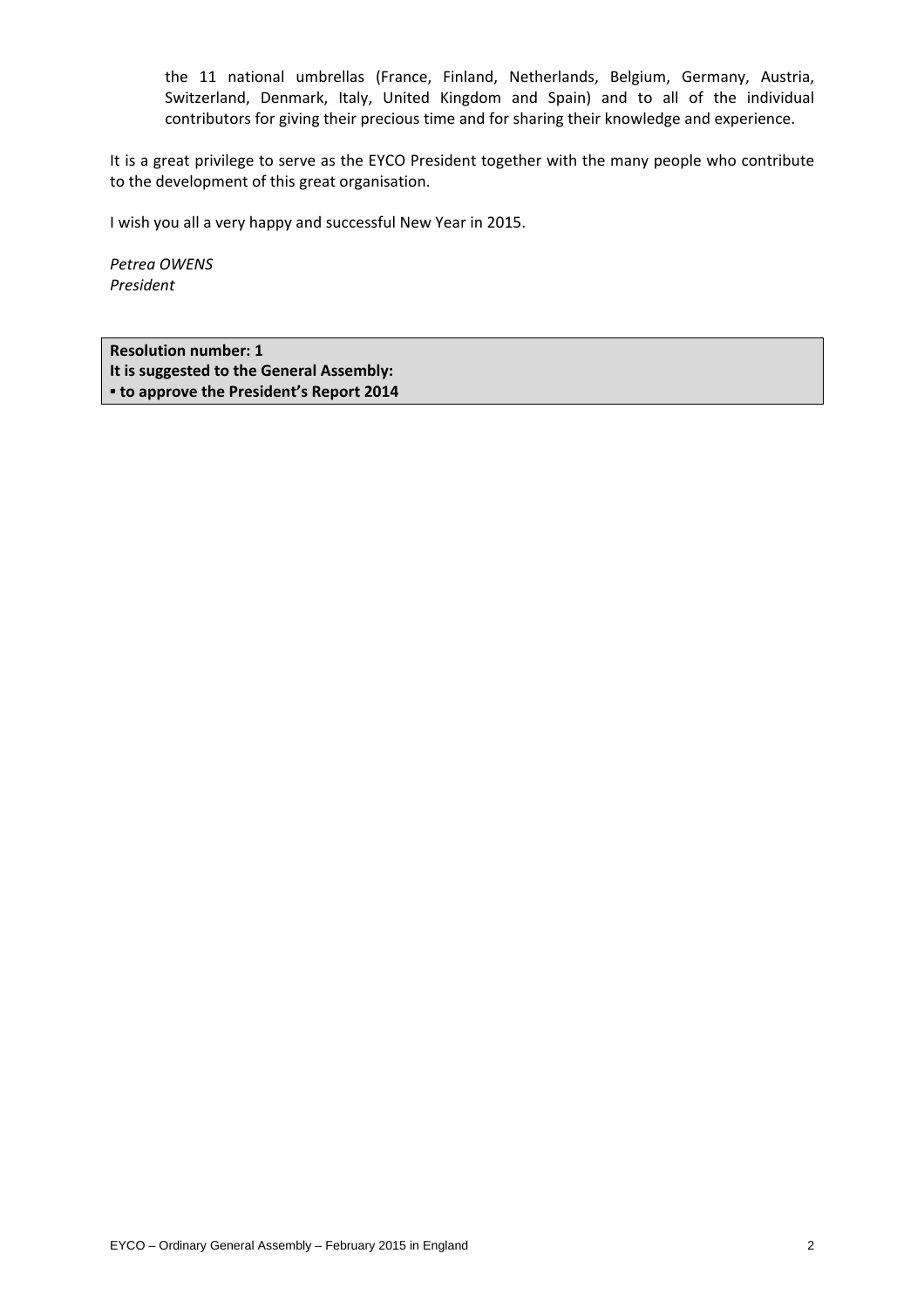### **REPORT ON ACTIVITIES 2014**

The report on the EYCO activities in 2014 is presented according to its main aims that are to stimulate and support on a European level: - The process of recognising and structuring **Youth Circus** 

- The quality improvement of Youth Circus - The promotion of Youth Circus - by its nature a popular, accessible and inclusive art form  $$ as a means for participants to take an active role in society.

# PROCESS OF RECOGNISING AND STRUCTURING YOUTH CIRCUS AS WELL AS **PROMOTE YOUTH CIRCUS AS A MEANS FOR PARTICIPANTS TO TAKE AN ACTIVE ROLE IN SOCIETY**

### • **NICE**

EYCO aims to provide and manage a platform for co-operation in the development of Youth Circus and its contributors through the annual Network of International Circus Exchange.

The 2014 N.I.C.E. returned to the UK, hosted by CIrcusWorks, the UK Youth Circus Network. It was a fantastic opportunity to visit the premises of the finest. contemporary circus organisation in the UK – No Fit State Circus in Cardiff, Wales. The EYCO Committee was well represented and managed the time to mingle with the participants as well as continue with its work.

#### • **Website(**

The EYCO website aims to promote and increase public awareness of Youth Circus in Europe. It aims to as act as a central resource and information center for Youth Circus by gathering, sharing and spreading information. The website also has a games wiki to gather all kinds of circus games and Circus Trainers can upload, find and use a wide variety useful games in their daily practice.

In 2015, we will update our website to reflect the needs of our members.

## **Support creation of national representative organisations**

EYCO supports the creation of national youth circus representative organisations in all European countries. The UK Umbrella, (CircusWorks) and the Austrian Umbrella (ÖBVZ Zircus Network) became Full Members. We have continued to stimulate the forming of a national Umbrella in Spain and, in 2014, the potential for this to be achieved has grown considerably demonstrating that where there is a will there is a way! Overcoming the difficulties due to the vast distances, the low number of youth circuses and the economic circumstances in Spain has been quite an achievement.

### **QUALITY IMPROVEMENT OF YOUTH CIRCUS**

EYCO aims to become a central resource and information centre for Youth Circus by gathering, sharing and disseminating information.

To achieve this aim, two working groups were created (Artistic and Pedagogical) at the 2009 NICE Seminar hosted by Albert & Friends Instant Circus in London. These working groups include people from National Umbrellas and other experts interested in offering advice and experience.

## **• Pedagogical Working Group**

## **CATE PROJECT**

Following the idea of a basic training course in English, EYCO continues to develop the subject. In 2012, members of EYCO achieved a European grant for a two-year project called "CATE" - Circus Adult Training in Europe. This project was divided into two elements, a Management Group to oversee and coordinate the progress and an Expert Group to write the Basic Trainer Handbook. 10 European countries worked together and the results were disseminated through the EYCO website, the 10 Partner Country websites, at the American Youth Circus Organisation, Educators' Conference hosted by Cirque du Soleil (Canada) and at the NICE Seminar (Wales). Pilot projects are due to take place in Germany and UK in 2015.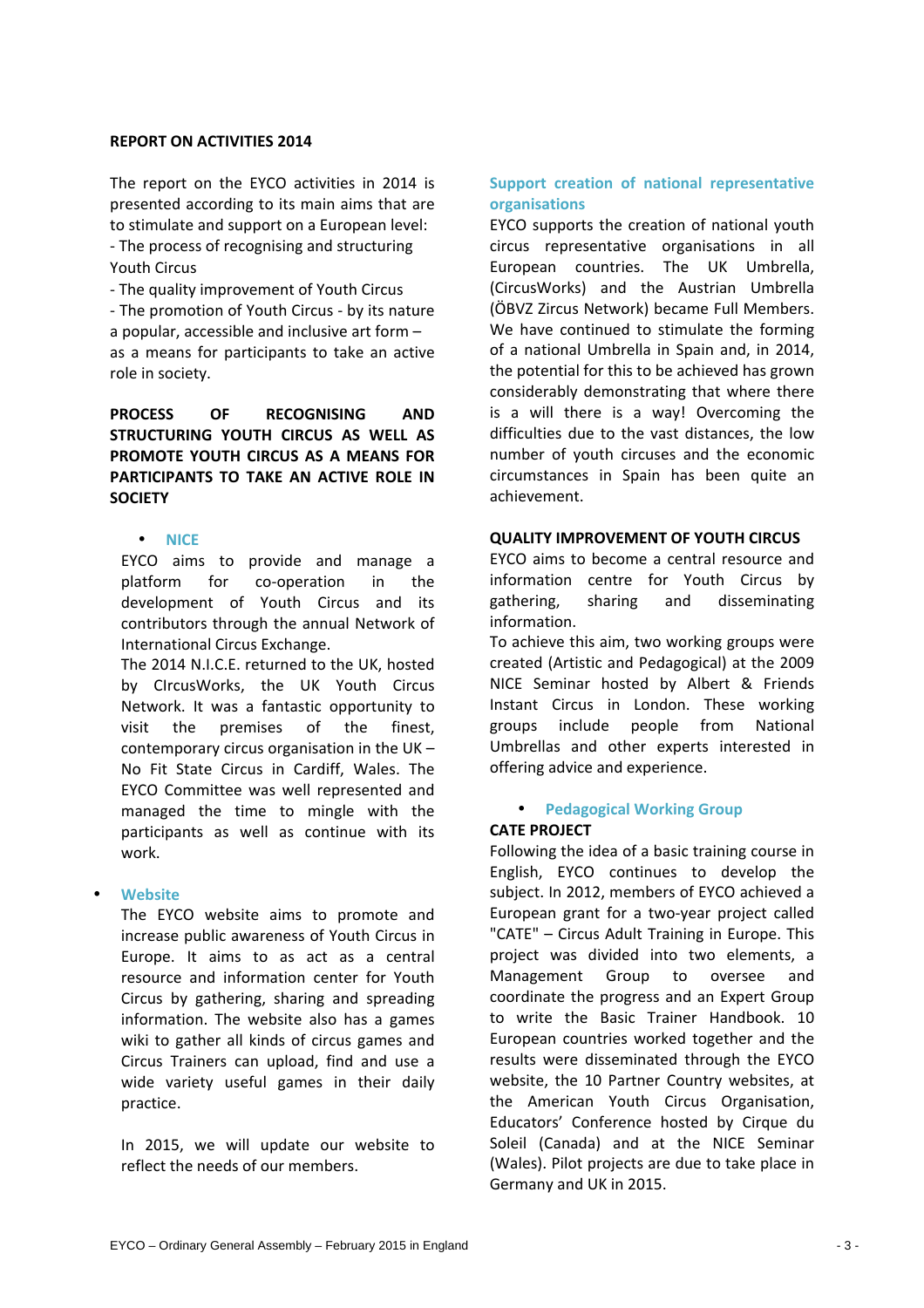**• Artistic working Group** 

#### **EYCO FESTIVAL 2014**

Our efforts to realise the First European Youth Circus Festival came to fruition with the help of Circus Tvaers who hosted the event in Aarhus, Denmark. There were 5 European countries and over 100 young people and their leaders in attendance. Funding was achieved through an Erasmus+ and Gellerup Kulturmidler fund and a small registration fee. The programme included performances, workshops, skill sharing, cultural evening, excursions and an open stage. A very successful event laying the foundation for the next EYCO Festival. Our thanks go to all of the people who helped to make this Festival a great success.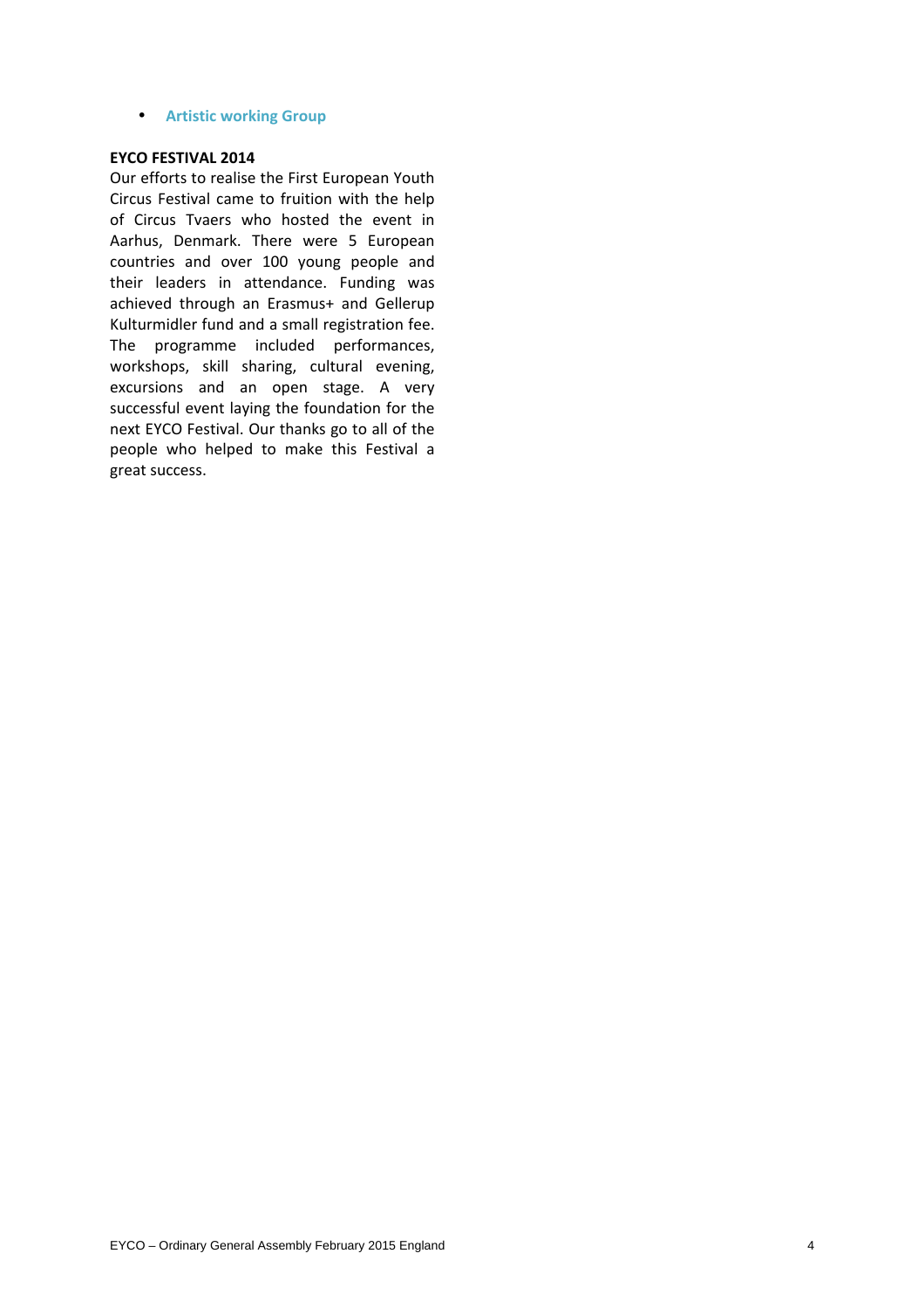## **QUANTITATIVES DATAS 2014**

#### **5** MANAGEMENT MEETINGS

- Le Mans France from January 17 -19 with the OGA on the  $18<sup>th</sup>$
- Gschwendt Germany from March 21 23
- Helsinki Finland from June 13 15
- Civitavecchia Italy from July 29 30 with FYCA's new project meeting on July 30
- Cardiff Wales at the annual N.I.C.E. Seminar on October 31

# **ACTIVITIES**

- Creation of a new strategic plan 2015-2018
- First EYCO Festival held in July
- Representation of EYCO during the CARAVAN Seminar (July 1 and 2)
- Erasmus+ application written, with FYCA, for a new project, 1 October
- End of the CATE project 30 September
- N.I.C.E. Seminar, Cardiff, Wales hosted by CircusWorks 30 October/2 November

**Resolution number: 2 It is suggested to the General Assembly:**  $\bullet$  **to approve the Report of Activities 2014**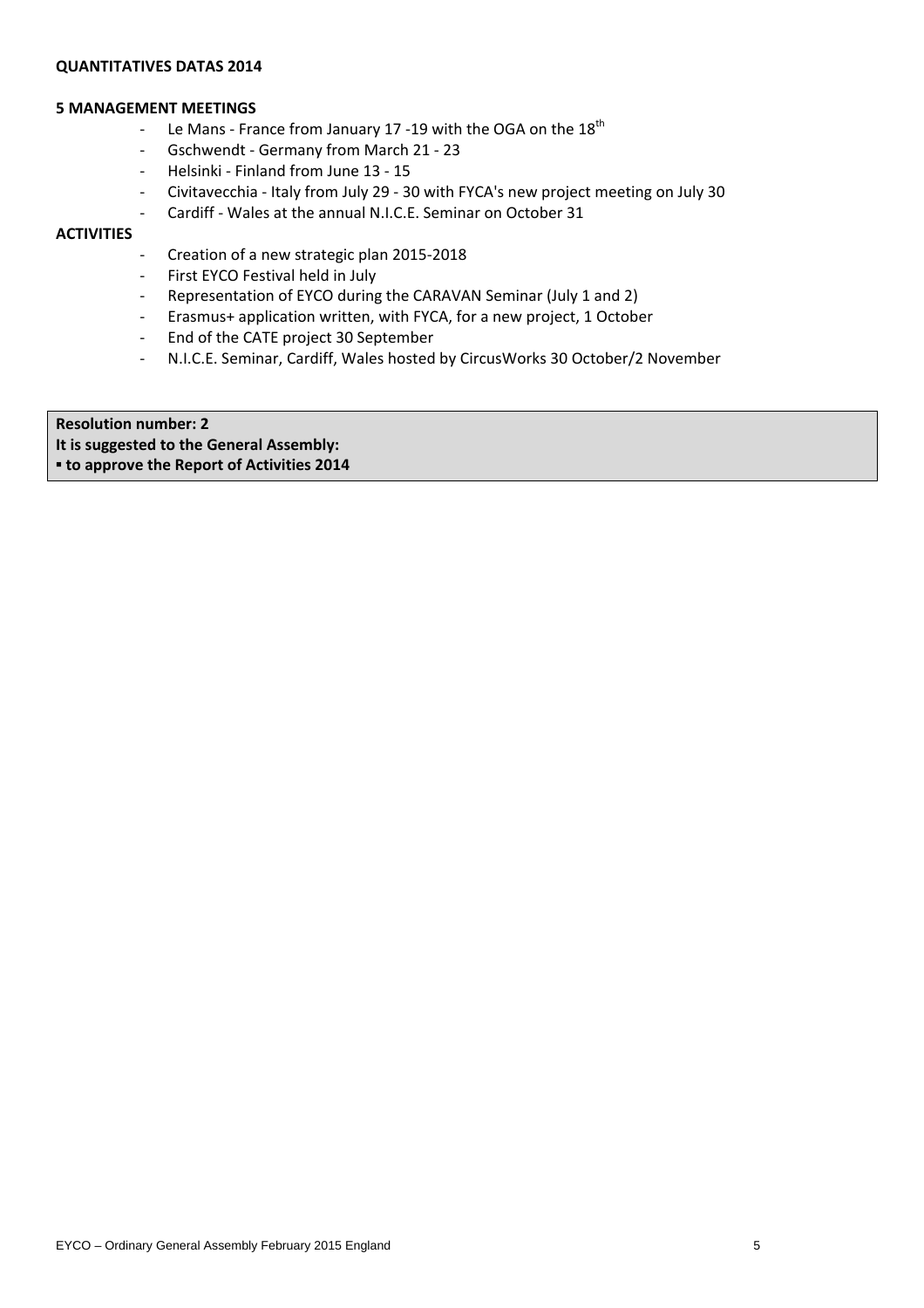| <b>COMPTE DE RESULTAT SIMPLIFIE</b>                                              |          |                                   |                                                     |             |             |
|----------------------------------------------------------------------------------|----------|-----------------------------------|-----------------------------------------------------|-------------|-------------|
| <b>CHARGES</b>                                                                   |          |                                   | <b>PRODUITS</b>                                     |             |             |
| 60 - Achats                                                                      |          | - € 70 - Ventes de produits finis |                                                     |             |             |
| matières et fournitures consommables                                             |          |                                   | dont participations financières des licenciés       |             |             |
| 61 - Services extérieurs                                                         |          |                                   | dont participations financ. des non licenciés       |             |             |
| sous-traitances, crédits-bails, locations, entretiens et réparations, assurances |          |                                   | dont billeterie                                     |             |             |
| 62 - Autres services extérieurs                                                  |          | 33252,15                          | dont ventes de spectacles                           |             |             |
| 622 Honoraires                                                                   | 21365,20 |                                   | dont produits annexes                               |             |             |
| 625 Déplacement Mission Réception                                                | 11781,56 |                                   |                                                     |             |             |
| 626 Frais postaux et de télécom.                                                 |          |                                   |                                                     |             |             |
| 627 Services Bancaires                                                           | 105,39   |                                   |                                                     |             |             |
| 63 - Impôts et taxes                                                             |          |                                   | 74 - Subventions d'exploitation                     |             | 13 900,00 € |
| dont impôts et taxes sur rémunération                                            |          |                                   | dont Etat/Drac                                      |             |             |
| dont formation professionnelle                                                   |          |                                   | dont Jeunesse et sport                              |             |             |
| impôts, taxes sur salaires, participation à la formation professionnelle         |          |                                   | dont l'education nationale                          |             |             |
| 64 - Charges du personnel                                                        |          |                                   | dont la région                                      |             |             |
| dont rémunération du personnel                                                   |          |                                   | dont le département                                 |             |             |
| dont charges sociales                                                            |          |                                   | dont la commune ou assimilé                         |             |             |
| dont autres charges de personnel                                                 |          |                                   | dont le CNASEA                                      |             |             |
| rémunération du personnel, charges sociales, provisions pour congés payés        |          |                                   | dont fonjep                                         |             |             |
| 65 - Autres charges de gestion courante                                          |          |                                   | dont CATE                                           | 13 900,00€  |             |
| edevances, logiciels, licences, subventions versées, dons et pertes              |          |                                   | 75- Autres produits de gestion courante cotisations | 6 004,00 €  |             |
| 66 - Charges financières                                                         |          |                                   | 76 - Produits financiers                            |             |             |
| dont intérêts versés sur emprunt                                                 |          |                                   | dont produits de participations                     |             |             |
| dont intérêtes bancaires                                                         |          |                                   | 77 - Produits exceptionnels                         |             |             |
| charges relatives aux frais financiers, interêts, frais d'emprunts               |          |                                   | 78 - Reprise sur amortissements                     | 14 423,24 € |             |
| 67 - Charges exceptionnelles                                                     |          |                                   | 79 - Transfert de charges                           |             |             |
| Charges relatives à des opérations exceptionnelles                               |          |                                   |                                                     |             |             |
| 68 - Dotations aux provisions                                                    |          |                                   |                                                     |             |             |
| charges passées au compte de résultat pour constater la dépréciation des actifs  |          |                                   |                                                     |             |             |
|                                                                                  |          |                                   |                                                     |             |             |
| <b>SOUS-TOTAL DES CHARGES</b>                                                    |          | 33252,15                          | <b>SOUS-TOTAL DES PRODUITS</b>                      |             | 35 035,24 € |
|                                                                                  |          |                                   |                                                     |             |             |
| 86 - Emplois des contributions volontaires en nature                             |          |                                   | 187 - Contributions volontaires en nature           |             |             |
| dont secours en nature                                                           |          |                                   | dont bénévolat                                      |             |             |
| dont mise à disposition gratuite des biens et prestations                        |          |                                   | dont prestations en nature                          |             |             |
| dont personnels bénévoles                                                        |          |                                   | dont dons en nature                                 |             |             |
|                                                                                  |          |                                   | 1783,09 Déficit de l'exercice                       |             |             |
| Excédent de l'exercice (bénéfice)                                                |          |                                   |                                                     |             |             |
| <b>TOTAL DES CHARGES</b>                                                         |          | 35 035,24 €                       | <b>TOTAL DES PRODUITS</b>                           |             | 35 035,24 € |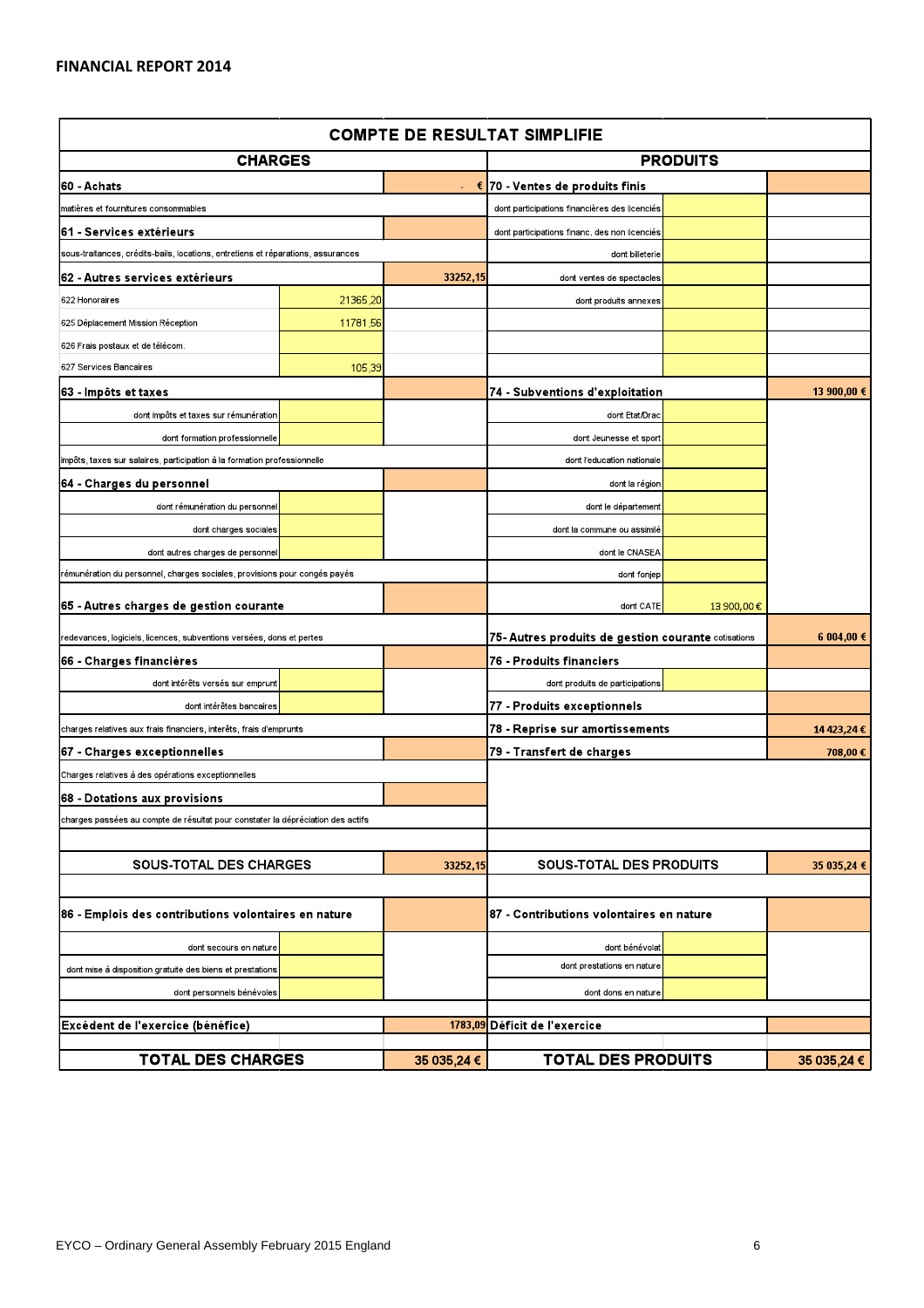| <b>BILAN SIMPLIFIE</b>                                                                                   |  |                                     |                     |                                                        |                                                            |          |
|----------------------------------------------------------------------------------------------------------|--|-------------------------------------|---------------------|--------------------------------------------------------|------------------------------------------------------------|----------|
| <b>ACTIF</b>                                                                                             |  |                                     | <b>PASSIF</b>       |                                                        |                                                            |          |
|                                                                                                          |  | <b>Valeur brute</b> Amortissement   | Valeur nette        |                                                        |                                                            |          |
| <b>ACTIF IMMOBILISE</b>                                                                                  |  |                                     | <b>FOND PROPRES</b> |                                                        |                                                            |          |
| Immobilisations incorporelles                                                                            |  |                                     |                     | Capital                                                | Apport à la création de la structure                       |          |
| Immobilisations corporelles                                                                              |  |                                     |                     | <b>IRéserves</b>                                       | Excédents -déficits des exercices précédent <mark>s</mark> | 10873,77 |
| Ensemble des biens durables (plus d'un an) tels que véhicules, terrain immeuble, équipements, outillage… |  |                                     |                     | Résultat de l'exercice                                 | Excédent de l'exercice                                     | 1783,09  |
|                                                                                                          |  |                                     |                     | <b>Subvention</b><br>d'investissements                 |                                                            |          |
| <b>ACTIF CIRCULANT</b>                                                                                   |  | <b>Fonds dédiés</b>                 |                     |                                                        |                                                            |          |
| <b>Créances</b>                                                                                          |  | Cotisations à recevoir              | 236,00              |                                                        |                                                            |          |
| <b>Stocks</b>                                                                                            |  | stocks de fin d'exercice            |                     | <b>DETTES</b>                                          |                                                            |          |
| Disponibilités                                                                                           |  | <b>Caisses et comptes bancaires</b> |                     | 13120,86 Emprunts auprés des établissements de crédits |                                                            |          |
|                                                                                                          |  |                                     |                     | <b>Autres dettes</b>                                   |                                                            | 700,00   |
|                                                                                                          |  |                                     |                     |                                                        |                                                            |          |
| <b>TOTAL</b>                                                                                             |  |                                     | 13356,86            | <b>TOTAL</b>                                           |                                                            | 13356,86 |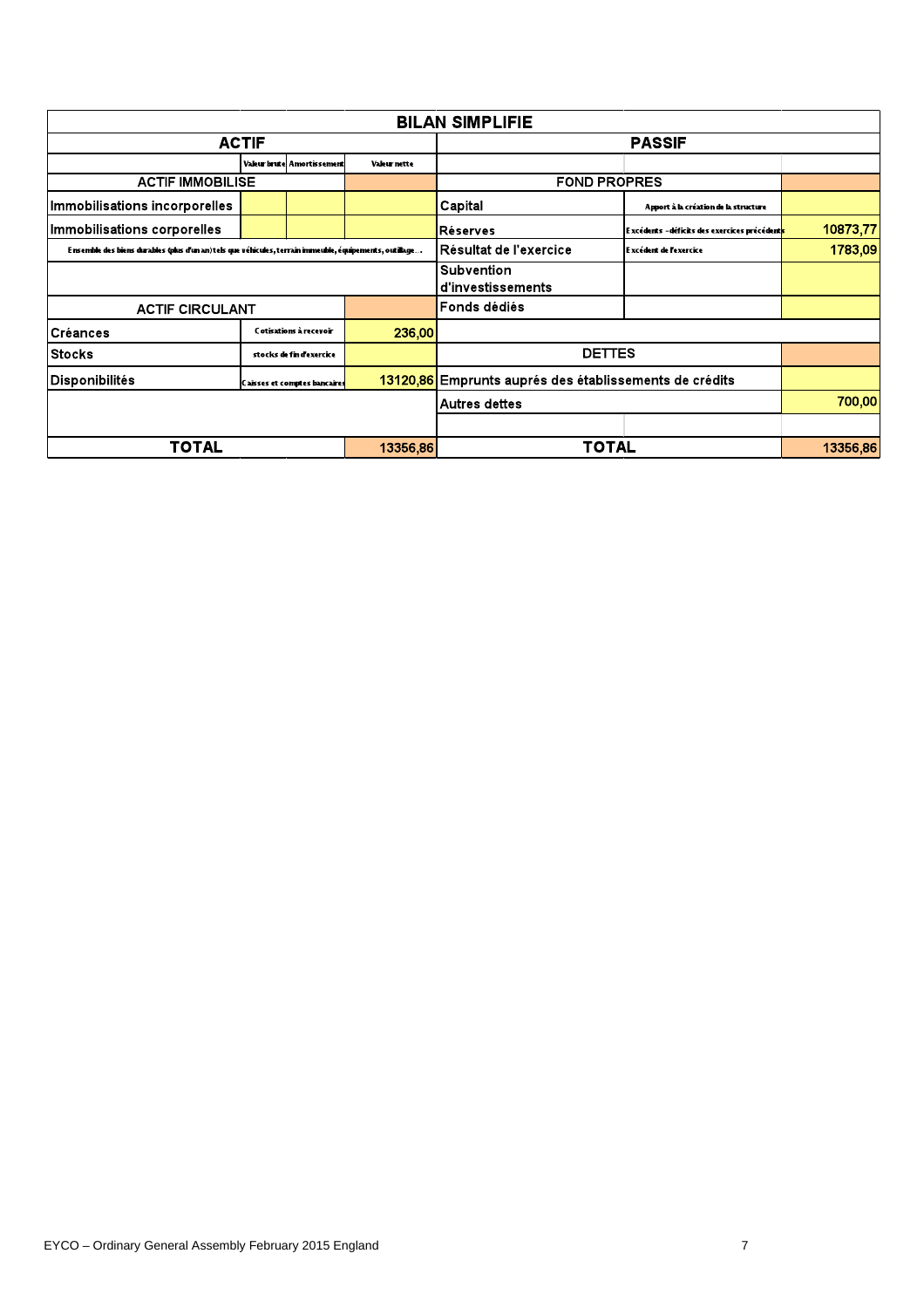**Resolution number: 3** It is suggested to the General Assembly:  $\blacksquare$  **to approve the Financial Report 2014** 

# **PROVISIONAL BUDGET 2015**

| <b>EXPENSES</b>       |            | <b>RECEIPTS</b>       |      |
|-----------------------|------------|-----------------------|------|
| <b>Travel costs</b>   | 6850       | <b>Membership fee</b> | 7000 |
| <b>Bank expenses</b>  | <b>150</b> |                       |      |
|                       |            |                       |      |
| <b>TOTAL EXPENSES</b> | 7000       | <b>TOTAL RECEIPTS</b> | 7000 |

**Resolution number: 4** 

It is suggested to the General Assembly:

**▪ to!approve!the!provisional!Budget 2015.**